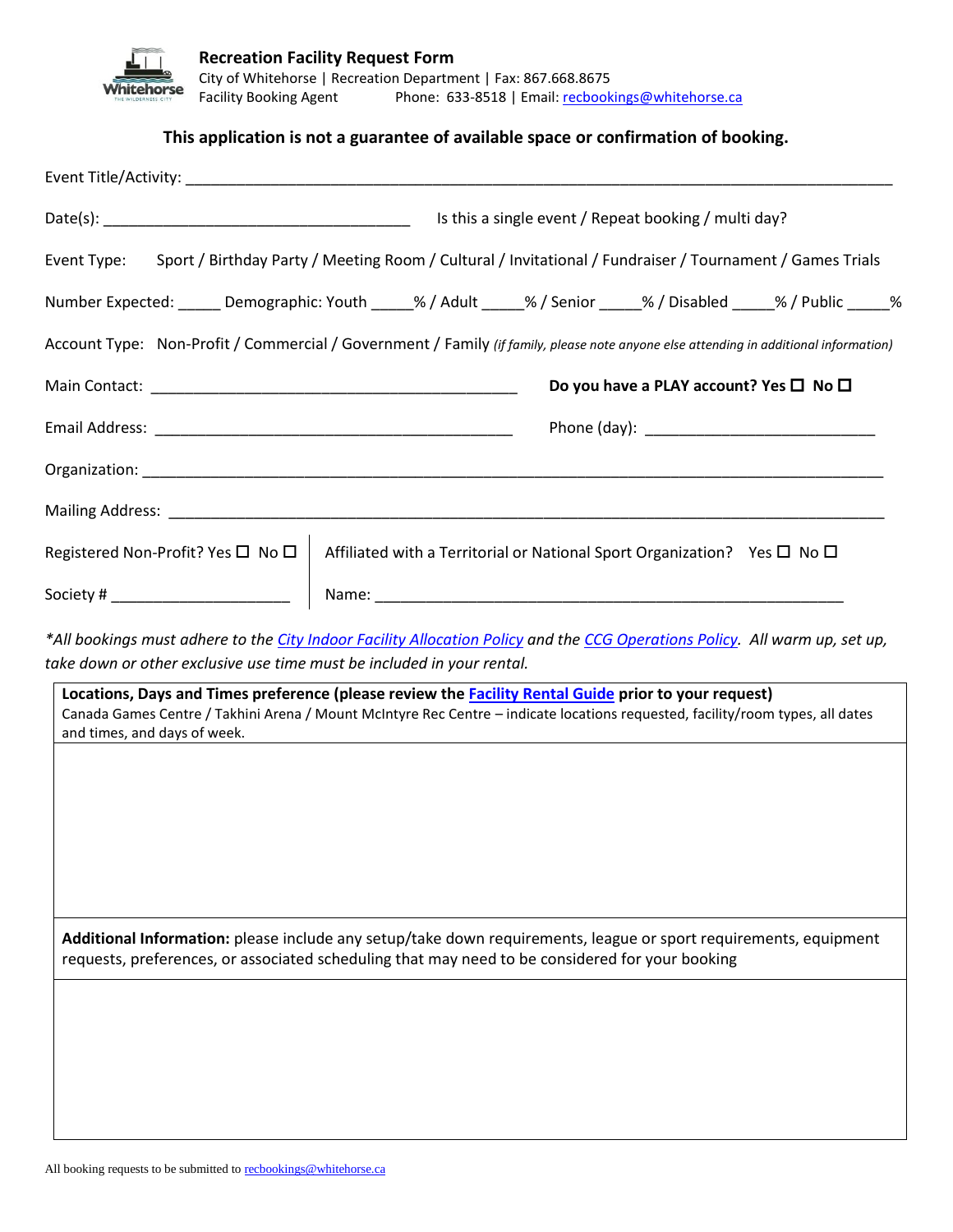#### **Spectators / Volunteers / Staff**

Yes  $\Box$  No  $\Box$  Do you expect spectators at your event? Estimate

Yes  $\Box$  No  $\Box$  Will you be charging a spectator/public admission fee?

Will you have staff or volunteer supervision at your event? \_\_\_\_\_\_\_\_\_\_\_\_\_\_\_\_\_\_\_\_\_\_\_\_\_\_\_\_\_\_\_\_\_\_\_\_\_\_\_\_\_\_\_\_\_\_\_\_\_\_\_\_

*Depending on the size of your event, the City may ask you to provide your own safety/risk management plan for your area. You may need to pay additional fees for staff support according to operational requirements, number of participants and spectators, seasonal schedules, past history, or janitorial needs.* 

\_\_\_\_\_\_\_\_\_\_\_\_\_\_\_\_\_\_\_\_\_\_\_\_\_\_\_\_\_\_\_\_\_\_\_\_\_\_\_\_\_\_\_\_\_\_\_\_\_\_\_\_\_\_\_\_\_\_\_\_\_\_\_\_\_\_\_\_\_\_\_\_\_\_\_\_\_\_\_\_\_\_\_\_\_\_\_\_\_\_\_\_\_\_\_\_\_\_\_\_

## **Insurance / Payment / CGC Drop-in**

|                            | Yes $\Box$ No $\Box$ Do you have current proof of insurance? | *Insurance will be requested for all repeat bookings. |
|----------------------------|--------------------------------------------------------------|-------------------------------------------------------|
| Yes $\square$ No $\square$ | Will you also require CGC daily wristbands?                  | *Group/Team Guidelines apply.                         |
| Payment method:            |                                                              | Contract/PO # (if applicable)                         |

# **Concessions / Food / Alcohol**

*We cannot offer conflicts of services with our tenants in our facility. We encourage you to purchase your product with our suppliers if you would like to serve to the public.*

- *Subway should have the right of refusal in the CGC on the following items: cookies/sandwiches/wraps/salads.*
- *Booster Juice and Coke should have the right of refusal in the CGC on smoothies, juices and pops.*
- *Coca-Cola is the vendor of soft drinks and beverages in Rec Facilities.*
- *Gravy Train can be contacted for catering in Takhini Arena.*

|                                                                                                                                                                 | Yes $\Box$ No $\Box$ Will liquor be served at this event?                  |                                                                   |  |  |
|-----------------------------------------------------------------------------------------------------------------------------------------------------------------|----------------------------------------------------------------------------|-------------------------------------------------------------------|--|--|
|                                                                                                                                                                 | Yes $\Box$ No $\Box$ Are you planning to give away/sell any food or drink? |                                                                   |  |  |
|                                                                                                                                                                 |                                                                            |                                                                   |  |  |
|                                                                                                                                                                 |                                                                            |                                                                   |  |  |
| <b>Media / Partners</b>                                                                                                                                         |                                                                            |                                                                   |  |  |
|                                                                                                                                                                 |                                                                            |                                                                   |  |  |
|                                                                                                                                                                 |                                                                            |                                                                   |  |  |
|                                                                                                                                                                 |                                                                            |                                                                   |  |  |
|                                                                                                                                                                 |                                                                            |                                                                   |  |  |
| Staff Use: all permits should be confirmed prior to the event.<br>□ Food permit required. Received ____________<br>□ Film permit required. Received ___________ |                                                                            |                                                                   |  |  |
|                                                                                                                                                                 |                                                                            | $\Box$ Proof of Yukon Lotteries for ticket sales. Received ______ |  |  |
|                                                                                                                                                                 | □ Payment required. Received ______________                                |                                                                   |  |  |
|                                                                                                                                                                 |                                                                            |                                                                   |  |  |